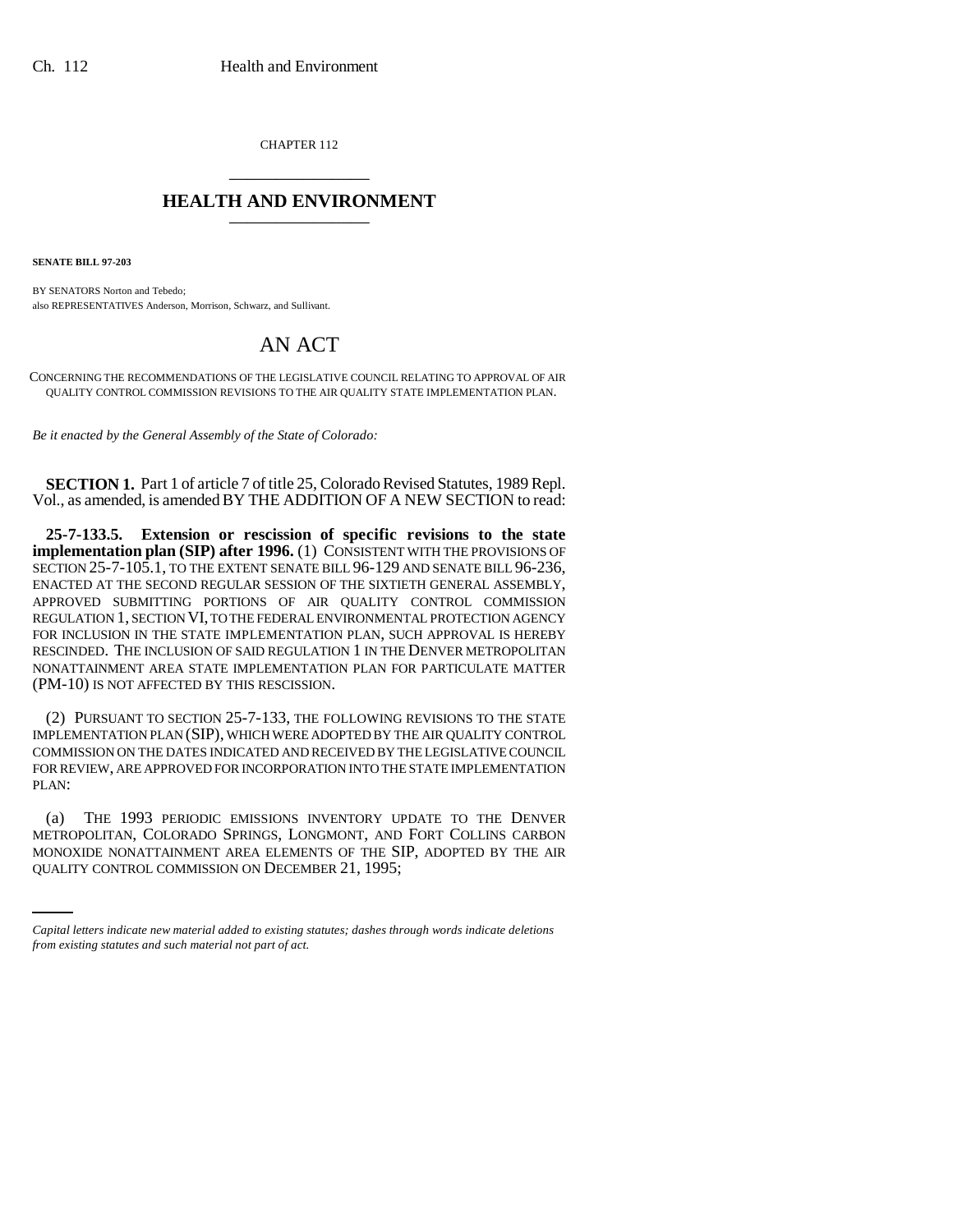(b) THE EMERGENCY EPISODE PLAN REVISIONS AS A PART OF THE DENVER PM-10 NONATTAINMENT AREA ELEMENT OF THE SIP, ADOPTED BY THE AIR QUALITY CONTROL COMMISSION ON JANUARY 18, 1996;

(c) AMENDMENTS ADOPTED BY THE AIR QUALITY CONTROL COMMISSION ON SEPTEMBER 19, 1996, TO THE GREELEY CARBON MONOXIDE NONATTAINMENT AREA ELEMENT OF THE SIP;

(d) AMENDMENTS ADOPTED BY THE AIR QUALITY CONTROL COMMISSION ON OCTOBER 17, 1996, TO THE CANON CITY PM-10 NONATTAINMENT AREA ELEMENT OF THE SIP;

(e) AMENDMENTS ADOPTED BY THE AIR QUALITY CONTROL COMMISSION ON OCTOBER 17, 1996, TO THE STEAMBOAT SPRINGS PM-10 NONATTAINMENT AREA ELEMENT OF THE SIP;

(f) AMENDMENTS ADOPTED BY THE AIR QUALITY CONTROL COMMISSION ON MARCH 21, 1996, AND JUNE 20, 1996, TO REGULATION NUMBER 3, CONCERNING AIR POLLUTION EMISSION NOTICE DEFERRAL, INSIGNIFICANT ACTIVITIES, AND FUGITIVE EMISSIONS;

(g) AMENDMENTS ADOPTED BY THE AIR QUALITY CONTROL COMMISSION ON JUNE 20, 1996, TO REGULATION NUMBER 3, CONCERNING PREVENTION OF SIGNIFICANT DETERIORATION PERMITS, TOTAL SUSPENDED PARTICULATES, AND HYDROGEN SULFIDE;

(h) AMENDMENTS ADOPTED BY THE AIR QUALITY CONTROL COMMISSION ON OCTOBER 14, 1996, TO REGULATION NUMBER 10, CONCERNING GENERAL CONFORMITY;

(i) AMENDMENTS ADOPTED BY THE AIR QUALITY CONTROL COMMISSION ON MARCH 21, 1996, TO REGULATION NUMBER 11, CONCERNING THE INSPECTION AND MAINTENANCE PROGRAM;

(j) AMENDMENTS ADOPTED BY THE AIR QUALITY CONTROL COMMISSION ON OCTOBER 18, 1996, TO REGULATION NUMBER 17, CONCERNING THE CLEAN FUELS FLEET PROGRAM;

(k) AMENDMENTS ADOPTED BY THE AIR QUALITY CONTROL COMMISSION ON OCTOBER 24, 1996, TO REGULATION NUMBER 5, CONCERNING THE GENERIC BANKING EMISSIONS/TRADING RULES AND CONFORMING REVISIONS TO REGULATION NUMBER 3, PART 4, SECTION V;

(l) AMENDMENTS ADOPTED BY THE AIR QUALITY CONTROL COMMISSION ON DECEMBER 21, 1995, TO REGULATIONS NUMBER 1 AND 7, AND THE COMMON PROVISIONS CONCERNING NEGLIGIBLY REACTIVE VOLATILE ORGANIC COMPOUNDS AND DELISTING OF ACETONE;

(m) AMENDMENTS ADOPTED BY THE AIR QUALITY CONTROL COMMISSION ON DECEMBER 23,1996, TO REGULATION NUMBER 1, CONCERNING OPACITY LIMITATIONS